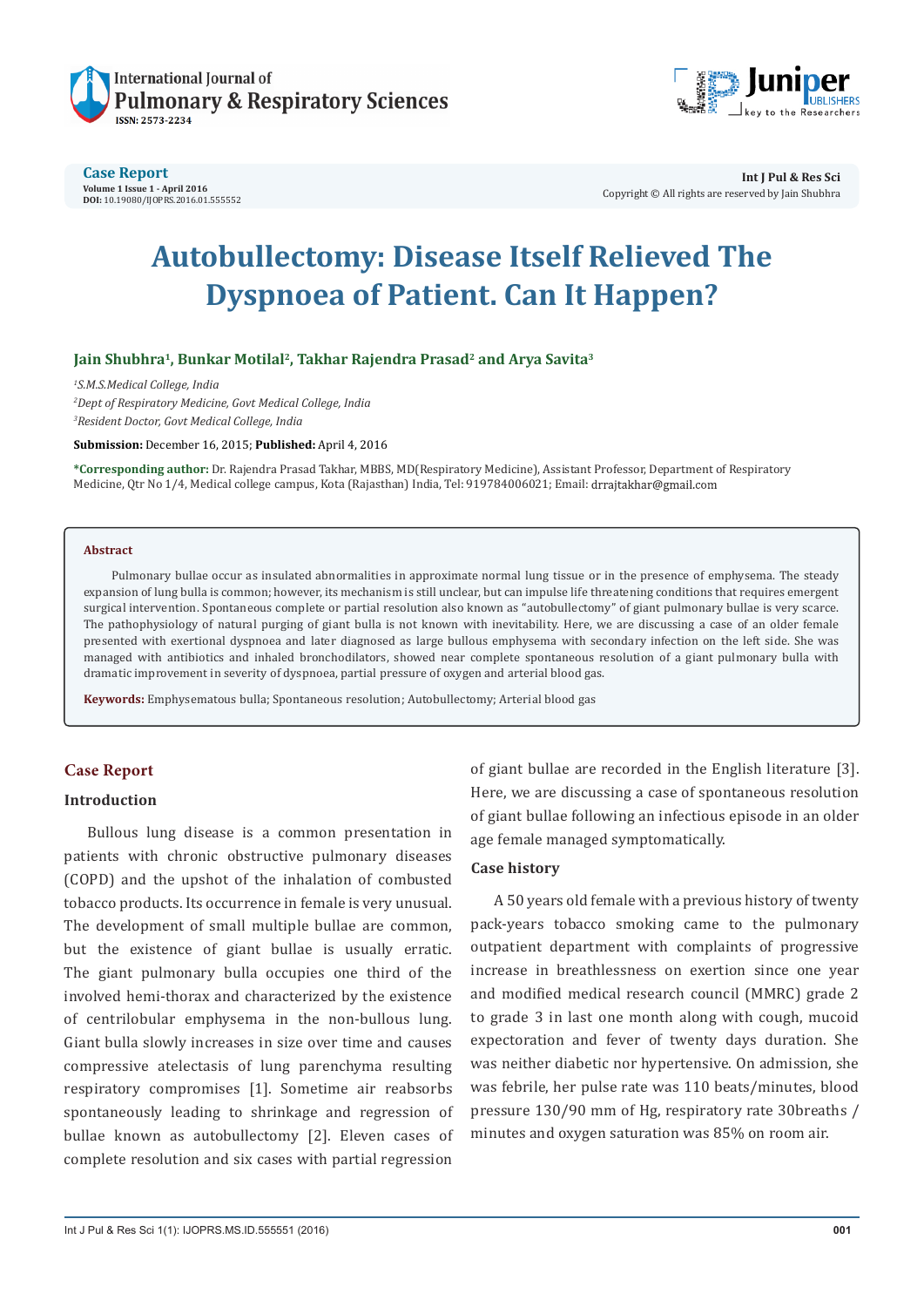Chest auscultation revealed decreased intensity of breath sound in left intraclavicular, suprascapular, upper interscapular and axillary area with rhonchi in other areas on both sides. Her all routine blood investigations were within normal limits including human immunodeficiency virus (HIV) serology except polymorphonuclear (P>95%) leukocytosis (total leukocytosis count 15000/mm3). Sputum for acid fast bacilli (AFB) was negative and pyogenic culture was sterile. Arterial blood gas (ABG) on room air revealed PaO2-45 mm Hg, paCO2-40 mm Hg and PH-7.35. Her chest x-ray showed an air fluid level on the left upper zone with a few calcified parenchymal lesion and hyper lucent area in the right upper zone (Figure 1). With the provisional diagnosis of left side lung abscess with chronic obstructive airway disease, she was started oxygen inhalation by nasal prong at 2-4 litre per minute, broad spectrum antibiotic, inhaled bronchodilators and symptomatic treatment.

After 4-5 days, she didn't show much relief in fever and leukocytosis still persisted. Later, a contrast enhanced chest tomography (CECT) scan revealed emphysematous bullae on the right upper lobe and large air fluid level in left upper lobe suggestive of secondary infection (Figure 2). Fibre optic bronchoscopy was absolutely normal, Bronchoalveolar lavage fluid taken from left upper lobe was sent for AFB stain, gram stain, pyogenic culture sensitivity (Pyogenic C/S), fungal culture and mycobacterium tuberculosis culture by bactec method. AFB stain was negative while the gram stain showed gram negative bacilli and Pyogenic C/S naked klebsiella pneumoniae with negative other cultures.

Patient's antibiotics modified according to culture reports along with inhaled bronchodilator and symptomatic treatment. After seven days, her leucocyte count turned to normal. Patient became afebrile and showed clinical improvement in severity of dyspnea and cough. Repeat ABG revealed PaO2-85 mm Hg, paCO2-38 mm Hg and PH-7.38 on room air. She was discharged on oral antibiotics for next 15 days with bronchodilators and advised to quit smoking. Subsequent chest x-ray after three month showed improvement in view of complete resolution of left lung bulla (Figure 3).

## **Discussion**

Pulmonary bullae are pathological air space dilatations > 2 cm in diameter, occurring distally at the terminal bronchioles. Giant pulmonary bullous disease (vanishing lung syndrome) is characterized by the presence of giant bullae in one or both upper lobes, conquering one-third of the hemi thorax, asymmetrical and squashing nearby normal lung parenchyma. It was first described by Bruke in 1937 [4]. It has male predominance, occurs foremost in smokers with doubtful cause. But in our case it was a female with smoking history of twenty pack year. There are two hypotheses which can explain its occurrence: protease-anti protease and oxidant-anti oxidant theory. Firstly, it has been assumed that smoking enflame the subcellular inflammatory mediators that letdowns the balance in alveolar proteases and anti-proteases, triggering a chain reaction at the cellular level that sooner or later hints to destruction of alveolar walls. Secondly, oxidative stress results from an imbalance between oxidant and antioxidant proteins causing destruction of lung parenchyma [5].

The gradual expansion of giant bullae is frequently perceived, but the natural history is volatile and pathophysiological mechanism of expansion is still uncertain. Two theories explain its expansion; First the elastic recoil theory by Morgan et al, bullae enlarge due to comparatively grander elastic recoil of adjacent lung parenchyma or in other words, adjoining lung tissue retracts away from the pathologically dilated air space. Second, the ball-valve theory, ball-valve affects proximal airways causing dilation of the airspaces distal to the terminal bronchioles. This check-valve phenomenon increases positive end expiratory pressures within the bullae endorsing a gradual expansion. Increase pressure in the bulla cause compression of lung parenchyma, reduce lung compliance and increase work of breathing; further dead space fraction increases with bullae formation hence gas exchange also hampered [6]. Atelectasis and even mediastinal shift can also occur with giant bulla.

The clinical appearance vary from asymptomatic bullous lung disease to mild cough, dyspnoea and fever to severe lower respiratory infection and influenced by size